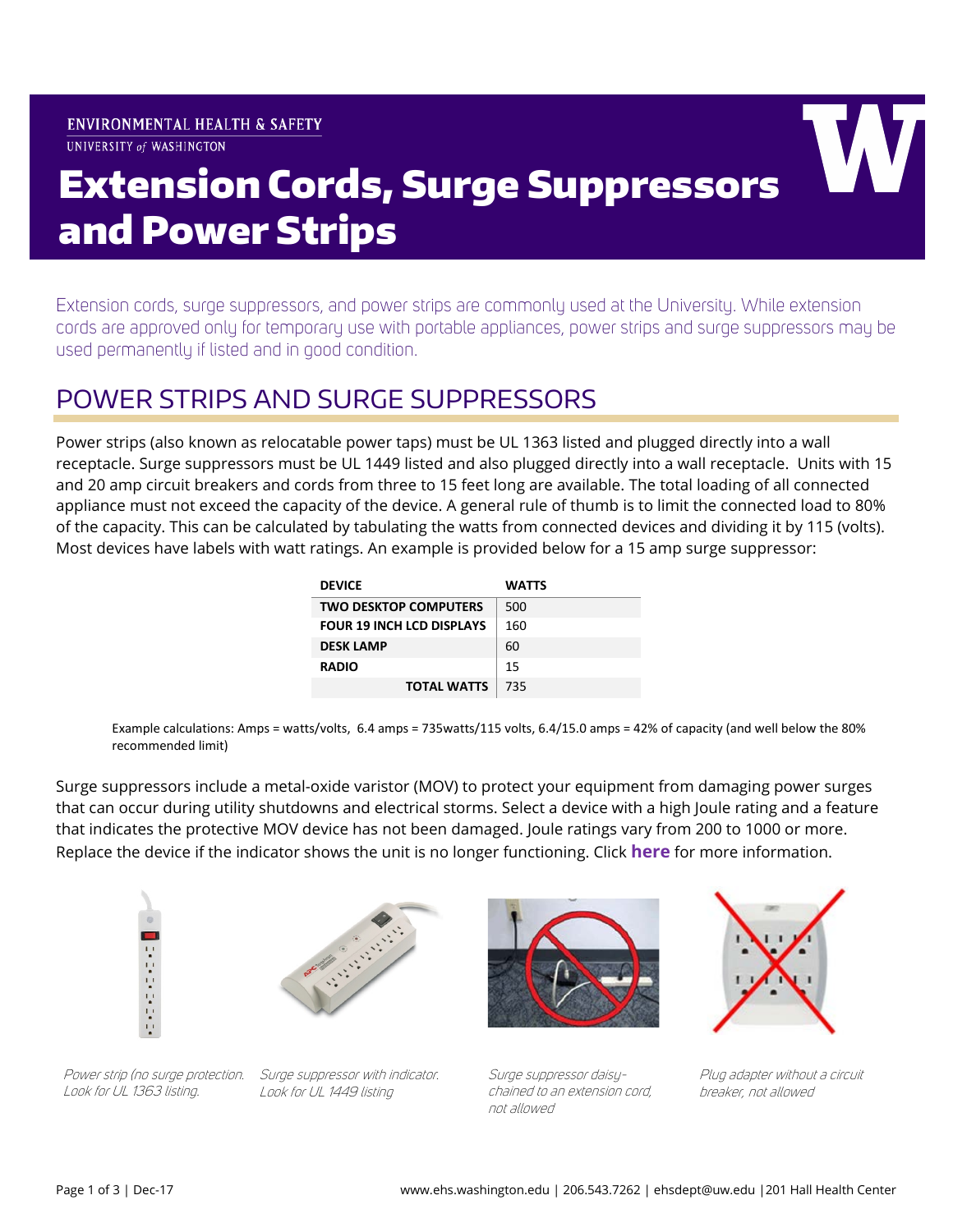# EXTENSION CORDS

Extension cords are for temporary use only and typically for use with a portable appliance or for events with a maximum duration of 90 days. They should not be used in lieu of permanent wiring. Some buildings may not have the infrastructure to meet all operational needs. In these cases the use of power strips and surge suppressors may be possible. In other cases it may be necessary to expand the building's electrical system. Extension cords must be:

- Underwriters Laboratory (UL)-approved. (UL 817 for indoor and UL 2438 or "W rated" for outdoor use). Look for the UL Mark
- Minimum 16 gauge, double insulated, grounded and no longer than needed. We recommend no longer than 100 feet for light duty, and 50 feet for medium duty (See the table below. Don't exceed the amperage rating of the cord.)
- Polarized when used with polarized appliances
- Not be daisy-chained with other cords, power strips, or surge suppressors
- Not be used in conjunction with large refrigerators, ice machines, or other high amperage appliances, and are prohibited by code the fire code for use with portable space heaters
- Not allowed where flammable or explosive atmospheres exist



Inexpensive extension cord with 18 gauge wire, not allowed



Grounded heavy gauge cord



Typical UL Listed 16 gauge grounded indoor/outdoor polarized extension cord



Polarized non-grounded plug (one prong larger than the other)

A smaller "gauge" number indicates a thicker cord. A 16 gauge cord is considered light duty and only appropriate for equipment up to 13 amps (e.g., portable lights and fans). A 14 gauge, or medium duty cord, is suitable for equipment with draws from 14 to 15 amps, such as portable power tools. Equipment with draws between 16 and 20 amps require 12 gauge (heavy duty) or 10 gauge (extra heavy duty) cords. This includes items such as air compressors and electric chain saws. When using cords greater than standard lengths, heavier cords are required. For planning purposes, the following table shows recommended gauge based on length of cord.